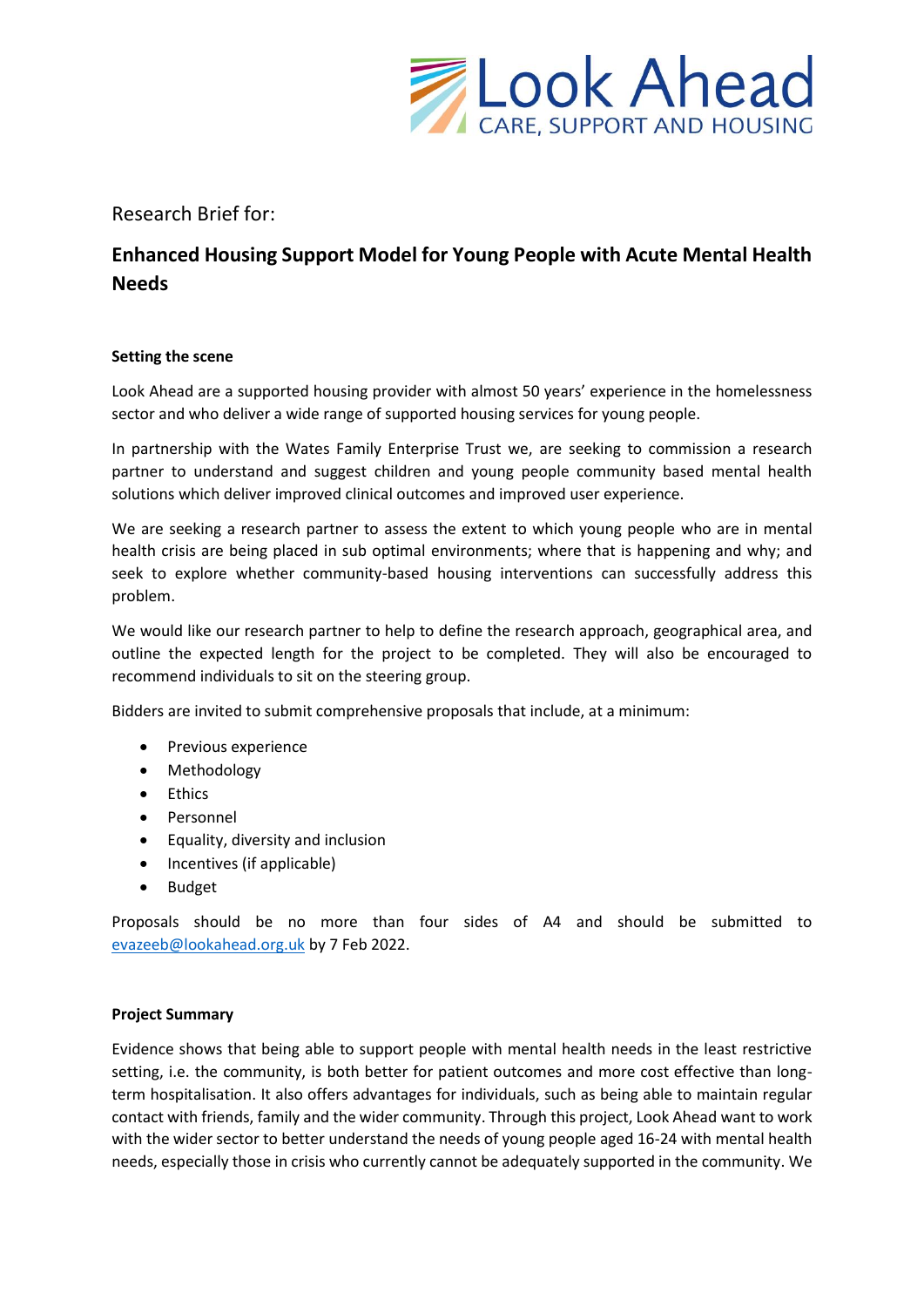

want to contribute meaningful research around potential solutions to these issues in order to create better outcomes for young people facing in-patient admissions, potentially far from home.

## **Purpose**

Look Ahead believe that developing an enhanced specialist pathway model could support young people with complex/challenging needs to receive care and support required closer to home; at lower cost; and with better outcomes. Incorporating a strong therapeutic offer with enhanced support, such a service could have a huge impact on the lives of young people, offering them a safe and stable home during a time of crisis and the support to transition to independent living. Look Ahead would like to undertake a research project to quantify the need for such services, understand exactly what it should look like to meet the needs of this target group and create a compelling social and economic case for such provision.

Project implementation will involve:

• Creating a steering group of senior Look Ahead staff, external experts in social care, mental health and child and adolescent mental health services to oversee and guide the research process and selection of an external research partner;

• Commissioning an external research partner to consult with NHS commissioners, Social Services, CAMHS (Children and Adolescent Mental Health Services), other providers and support staff and young people and their families to scope the current community-based support offer and pathways available;

• Using these findings to suggest what an ideal community supported living environment would look like for these young people and analyse the financial viability/ case of establishing such a service model;

• Creating and sharing a research report with the findings

#### **Project Aims**

Through this project we aim to:

1. *Quantify the need for and raise awareness of the lack of adequate support services for young people experiencing acute mental ill health* – we will gain a clear understanding of what provision is currently available for young people experiencing severe mental health problems and which groups of young people are not accessing the support they require/ the right support. Using these findings, we will identify and highlight where there are gaps in provision.

2. *Recommend new, innovative services that better support young people with acute mental ill health*  – With our research partner we will examine how the gap in provision could be more effectively met with new service models and what an excellent community-based support environment for young people experiencing severe mental health problems should look like. This may include recommendations for incorporating a strong therapeutic offer and enhanced support focusing on the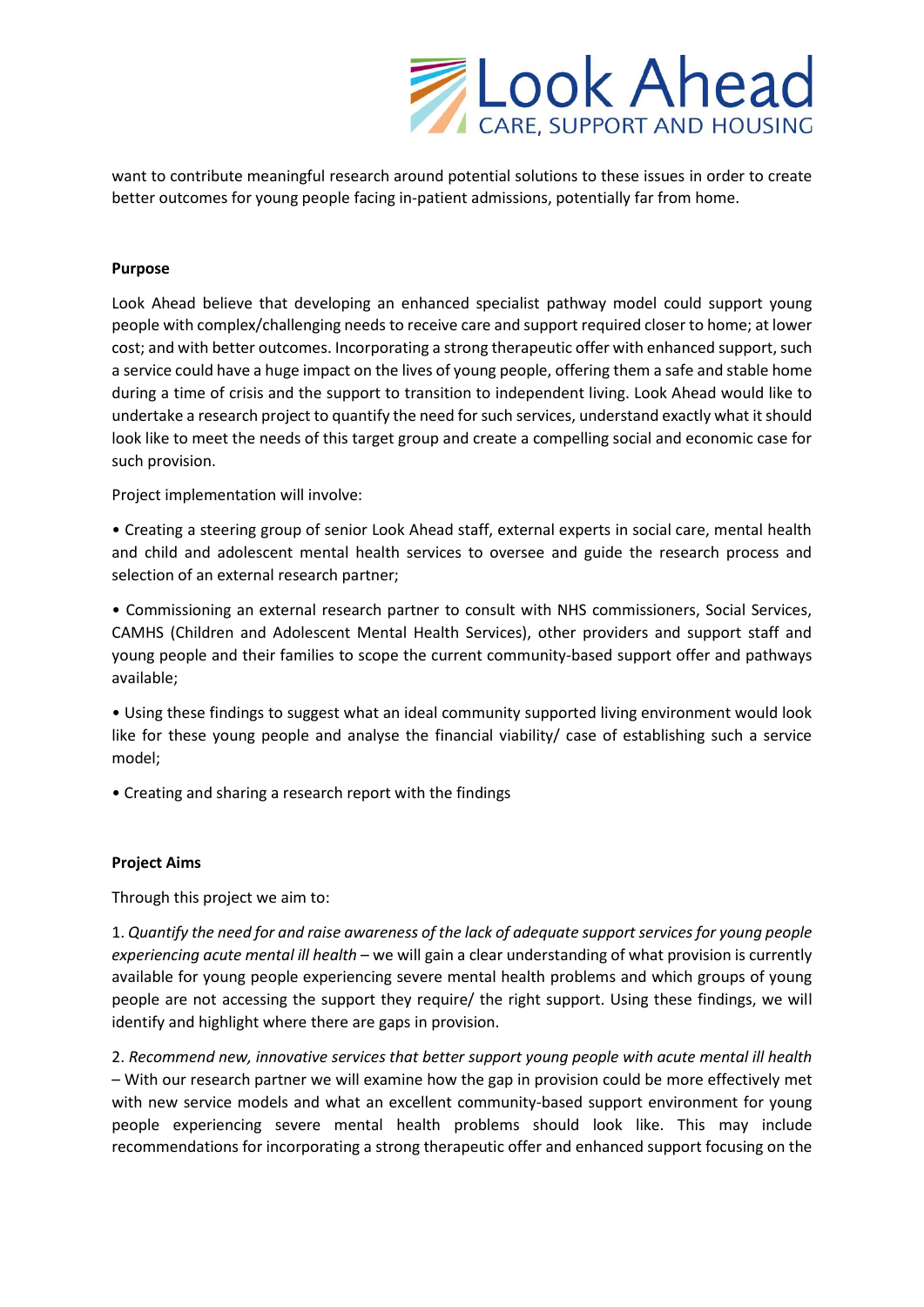

specific needs of young people. By analysing the costs and potential cost savings of such a service model we will highlight the potential social and economic return on investment.

3*. Improve outcomes for young people with acute mental health needs* - The research report outlining our findings and recommendations for innovative services that better support young people with severe mental ill health will be used to influence policy and key decision makers to focus more resources on this service provision. Where we have gained specific insight into a level of need in a geographic area, we will also look to pilot services which meet this need together with local clinical experts and social care commissioning using our housing stock.

### **Audience**

To maximise the impact of the research, we will ensure a comprehensive dissemination plan that could include promotion to:

- Local authorities
- Health and Social Care commissioners
- ICPs
- CAHMS
- Policy Makers
- Voluntary sector partners

## **Methods, sampling and analysis**

We invite bidders to submit and justify their ideas for the most appropriate and effective methodology, which should include both desk-based research and field work, with qualitative and quantitative elements.

#### **Research outputs**

- An interim research report, summarising findings to date and highlighting high need local authorities
- Raw Data and Health Economics
- A final research report including an executive summary

#### **Line management**

The researchers will be line managed by Rosa Napolitano, Executive Director of Business Development and Innovation at Look Ahead.

#### **Research advisory group**